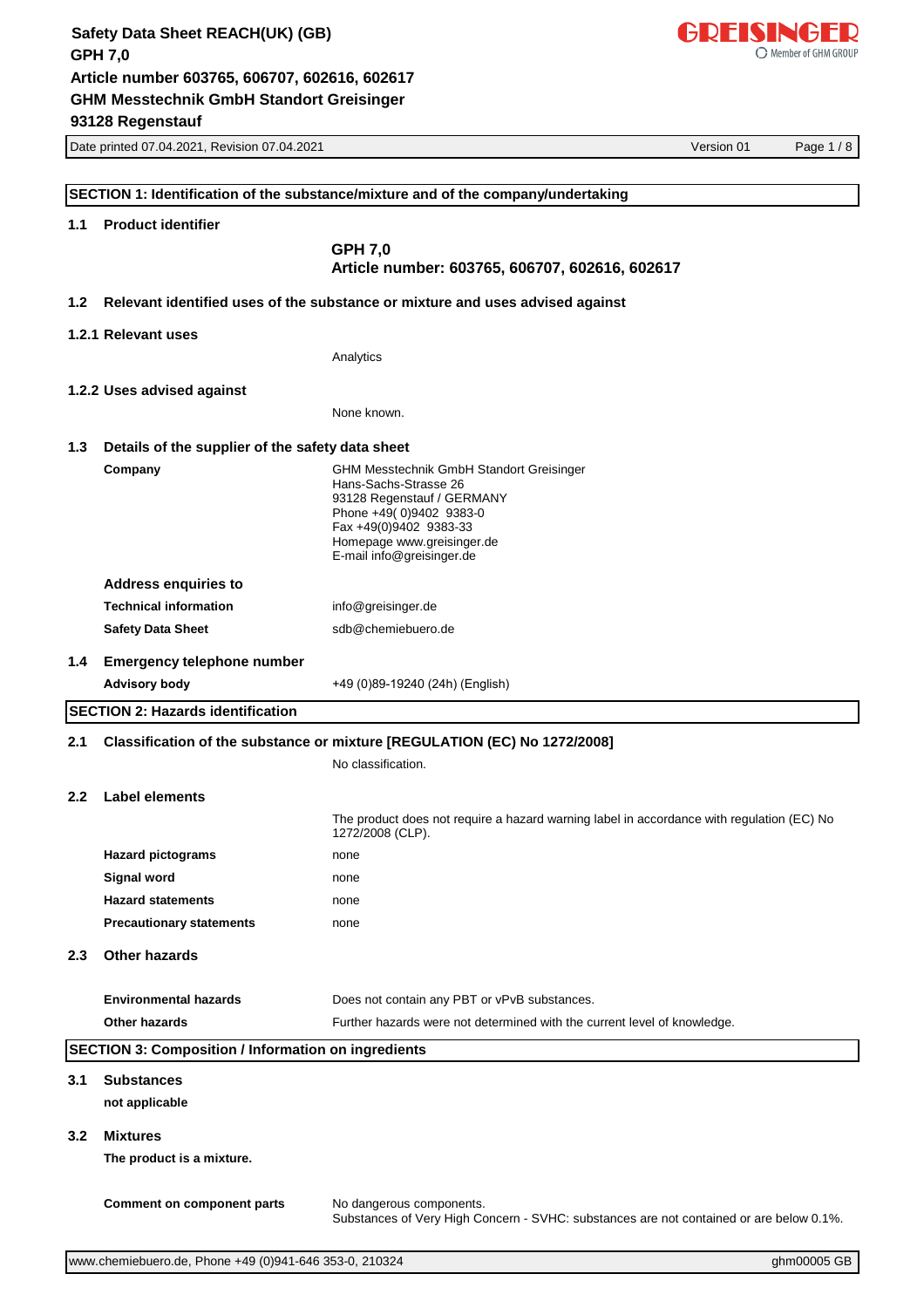Date printed 07.04.2021, Revision 07.04.2021 Version 01 Page 2 / 8

# **SECTION 4: First aid measures**

| 4.1 | <b>Description of first aid measures</b>                    |                                                                                                                                                                                      |
|-----|-------------------------------------------------------------|--------------------------------------------------------------------------------------------------------------------------------------------------------------------------------------|
|     | <b>General information</b>                                  | Change powdered clothing.                                                                                                                                                            |
|     | <b>Inhalation</b>                                           | Ensure supply of fresh air.<br>In the event of symptoms seek medical treatment.                                                                                                      |
|     | <b>Skin contact</b>                                         | When in contact with skin, clean with water.<br>Consult a doctor if skin irritation persists.                                                                                        |
|     | Eye contact                                                 | Rinse cautiously with water for several minutes. Remove contact lenses, if present and easy<br>to do. Continue rinsing.<br>If eye irritation persists: Get medical advice/attention. |
|     | Ingestion                                                   | Rinse out mouth and give plenty of water to drink.<br>Do not induce vomiting.<br>Seek medical advice.                                                                                |
| 4.2 | Most important symptoms and effects, both acute and delayed |                                                                                                                                                                                      |
|     |                                                             | No information available.                                                                                                                                                            |
| 4.3 |                                                             | Indication of any immediate medical attention and special treatment needed                                                                                                           |
|     |                                                             | Treat symptomatically.                                                                                                                                                               |
|     |                                                             |                                                                                                                                                                                      |
|     | <b>SECTION 5: Fire-fighting measures</b>                    |                                                                                                                                                                                      |
| 5.1 | <b>Extinguishing media</b>                                  |                                                                                                                                                                                      |
|     | Suitable extinguishing media                                | Product itself is non-combustible. Fire extinguishing method of surrounding areas must be<br>considered.                                                                             |
|     | Extinguishing media that must not<br>be used                | Full water jet.                                                                                                                                                                      |
| 5.2 | Special hazards arising from the substance or mixture       |                                                                                                                                                                                      |
|     |                                                             | Risk of formation of toxic pyrolysis products.                                                                                                                                       |
| 5.3 | <b>Advice for firefighters</b>                              |                                                                                                                                                                                      |
|     |                                                             | Use self-contained breathing apparatus.                                                                                                                                              |
|     |                                                             | Fire residues and contaminated firefighting water must be disposed of in accordance within<br>the local regulations.                                                                 |
|     | <b>SECTION 6: Accidental release measures</b>               |                                                                                                                                                                                      |
| 6.1 |                                                             | Personal precautions, protective equipment and emergency procedures                                                                                                                  |
|     |                                                             | Ensure adequate ventilation.                                                                                                                                                         |
| 6.2 | <b>Environmental precautions</b>                            |                                                                                                                                                                                      |
|     |                                                             | Do not discharge into the drains/surface waters/groundwater.                                                                                                                         |
| 6.3 | Methods and material for containment and cleaning up        |                                                                                                                                                                                      |
|     |                                                             | Take up mechanically.                                                                                                                                                                |
|     |                                                             | Avoid raising dust.                                                                                                                                                                  |
|     |                                                             | Dispose of absorbed material in accordance within the regulations.                                                                                                                   |
|     |                                                             |                                                                                                                                                                                      |

## **6.4 Reference to other sections**

See SECTION 8+13

GREISINGER ◯ Member of GHM GROUP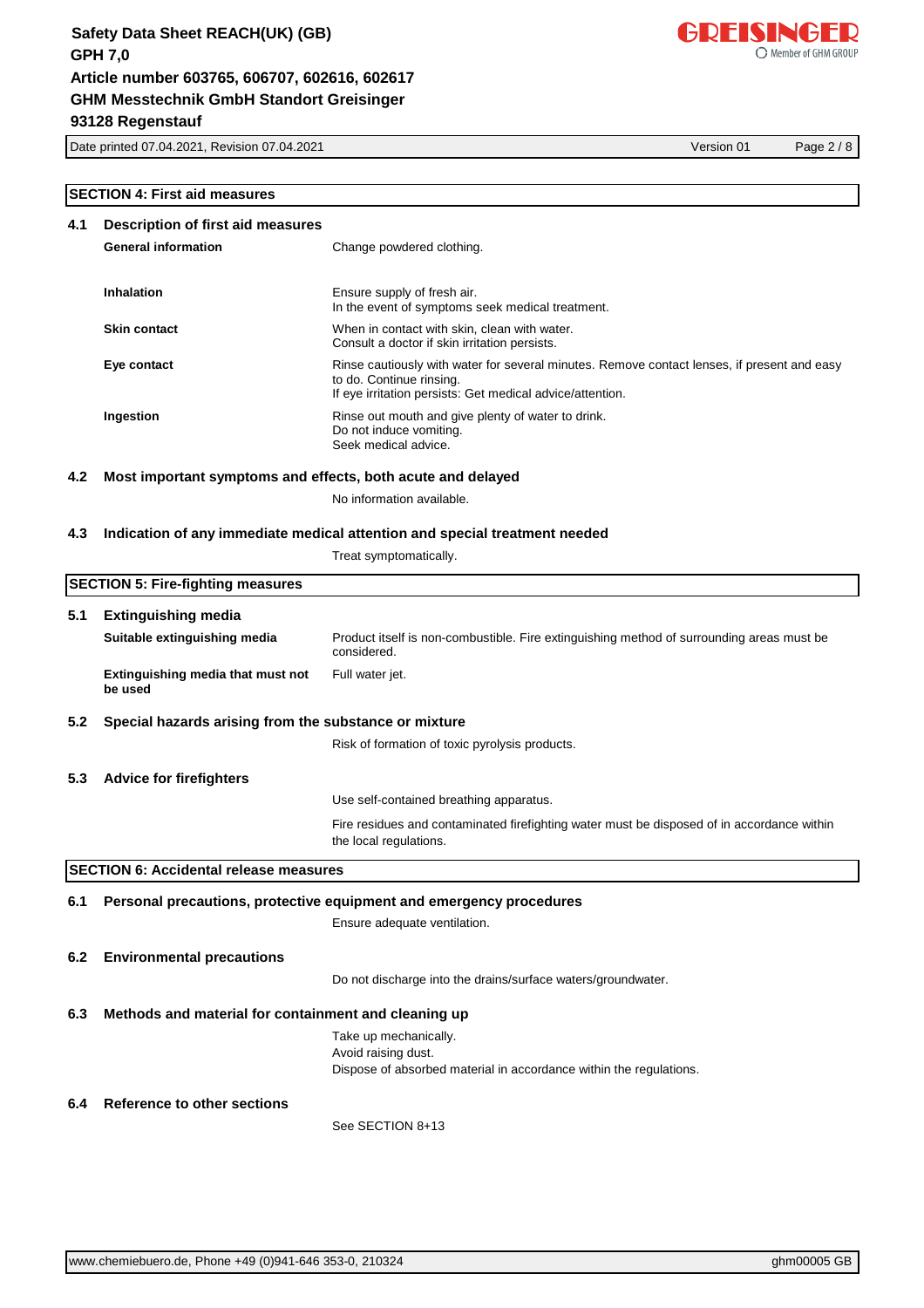

Date printed 07.04.2021, Revision 07.04.2021 Version 01 Page 3 / 8

|     | <b>SECTION 7: Handling and storage</b>                         |                                                                                                                                                                                                                                                                                                           |  |  |
|-----|----------------------------------------------------------------|-----------------------------------------------------------------------------------------------------------------------------------------------------------------------------------------------------------------------------------------------------------------------------------------------------------|--|--|
| 7.1 | <b>Precautions for safe handling</b>                           |                                                                                                                                                                                                                                                                                                           |  |  |
|     |                                                                | Avoid the formation and deposition of dust.                                                                                                                                                                                                                                                               |  |  |
|     |                                                                | Wash hands before breaks and after work.                                                                                                                                                                                                                                                                  |  |  |
|     |                                                                | Use barrier skin cream.                                                                                                                                                                                                                                                                                   |  |  |
| 7.2 | Conditions for safe storage, including any incompatibilities   |                                                                                                                                                                                                                                                                                                           |  |  |
|     |                                                                | Keep only in original container.                                                                                                                                                                                                                                                                          |  |  |
|     |                                                                | Do not store together with food and animal food/diet.                                                                                                                                                                                                                                                     |  |  |
|     |                                                                | Store in a dry place.                                                                                                                                                                                                                                                                                     |  |  |
| 7.3 | Specific end use(s)                                            |                                                                                                                                                                                                                                                                                                           |  |  |
|     |                                                                | See product use, SECTION 1.2                                                                                                                                                                                                                                                                              |  |  |
|     | <b>SECTION 8: Exposure controls / personal protection</b>      |                                                                                                                                                                                                                                                                                                           |  |  |
|     |                                                                |                                                                                                                                                                                                                                                                                                           |  |  |
| 8.1 | <b>Control parameters</b><br>Ingredients with occupational     |                                                                                                                                                                                                                                                                                                           |  |  |
|     | exposure limits to be monitored (GB)                           |                                                                                                                                                                                                                                                                                                           |  |  |
|     |                                                                | not applicable                                                                                                                                                                                                                                                                                            |  |  |
|     |                                                                |                                                                                                                                                                                                                                                                                                           |  |  |
|     |                                                                |                                                                                                                                                                                                                                                                                                           |  |  |
| 8.2 | <b>Exposure controls</b>                                       |                                                                                                                                                                                                                                                                                                           |  |  |
|     | Additional advice on system design                             | Ensure adequate ventilation on workstation.<br>Pay attention to dust limit value (ACGIH-2011: 10 mg/m <sup>3</sup> particle inhalable; 3 mg/m <sup>3</sup> particle<br>respirable).                                                                                                                       |  |  |
|     | Eye protection                                                 | safety glasses (EN 166:2001)                                                                                                                                                                                                                                                                              |  |  |
|     | <b>Hand protection</b>                                         | In full contact:<br>0,4 mm; butyl rubber, > 120 min (EN 374)<br>The details concerned are recommendations. Please contact the glove supplier for further<br>information.                                                                                                                                  |  |  |
|     | <b>Skin protection</b>                                         | light protective clothing                                                                                                                                                                                                                                                                                 |  |  |
|     | Other                                                          | Do not inhale dust.<br>Avoid contact with eyes and skin.<br>Personal protective equipment should be selected specifically for the working place,<br>depending on concentration and quantity handled. The resistance of this equipment to<br>chemicals should be ascertained with the respective supplier. |  |  |
|     | <b>Respiratory protection</b>                                  | Respiratory protection in the case of dust formation.<br>Use Safety mask. (DIN EN 149)                                                                                                                                                                                                                    |  |  |
|     | <b>Thermal hazards</b>                                         | none                                                                                                                                                                                                                                                                                                      |  |  |
|     | Delimitation and monitoring of the<br>environmental exposition | See SECTION 6+7.                                                                                                                                                                                                                                                                                          |  |  |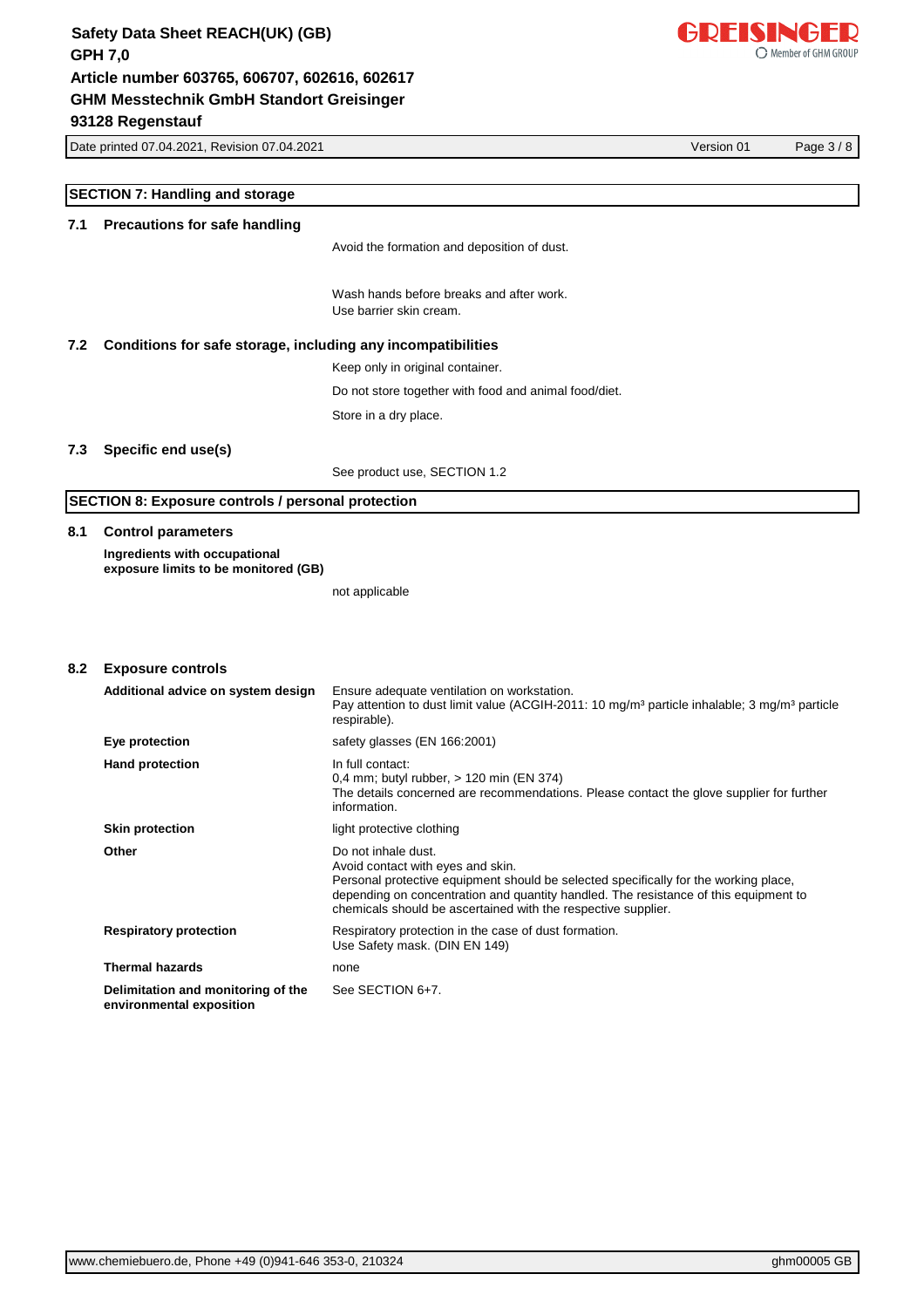Date printed 07.04.2021, Revision 07.04.2021 Version 01 Page 4 / 8

# **SECTION 9: Physical and chemical properties**

# **9.1 Information on basic physical and chemical properties**

| <b>Physical state</b>                                  | solid<br>granules         |
|--------------------------------------------------------|---------------------------|
| Color                                                  | white                     |
| Odor                                                   | odourless                 |
| <b>Odour threshold</b>                                 | not applicable            |
| pH-value                                               | not determined            |
| pH-value [1%]                                          | 7,0                       |
| <b>Boiling point [°C]</b>                              | not applicable            |
| Flash point [°C]                                       | not applicable            |
| Flammability (solid, gas) [°C]                         | not determined            |
| Lower explosion limit                                  | not applicable            |
| <b>Upper explosion limit</b>                           | not applicable            |
| <b>Oxidising properties</b>                            | no                        |
| Vapour pressure/gas pressure [kPa]                     | not applicable            |
| Density [g/ml]                                         | ca. 1                     |
| Bulk density [kg/m <sup>3</sup> ]                      | not determined            |
| Solubility in water                                    | completely miscible       |
| <b>Solubility other solvents</b>                       | No information available. |
| Partition coefficient [n-octanol/water] not applicable |                           |
| <b>Kinematic viscosity</b>                             | not applicable            |
| <b>Relative vapour density</b>                         | not applicable            |
| <b>Evaporation speed</b>                               | not applicable            |
| Melting point [°C]                                     | not applicable            |
| <b>Auto-ignition temperature</b>                       | not determined            |
| Decomposition temperature [°C]                         | not determined            |
| <b>Particle characteristics</b>                        | No information available. |
|                                                        |                           |

# **9.2 Other information**

none

## **SECTION 10: Stability and reactivity**

# **10.1 Reactivity**

No dangerous reactions known if used as directed.

#### **10.2 Chemical stability**

The product is stable under standard conditions.

## **10.3 Possibility of hazardous reactions**

No hazardous reactions known.

#### **10.4 Conditions to avoid**

See SECTION 7.2.

#### **10.5 Incompatible materials**

Oxidizing agent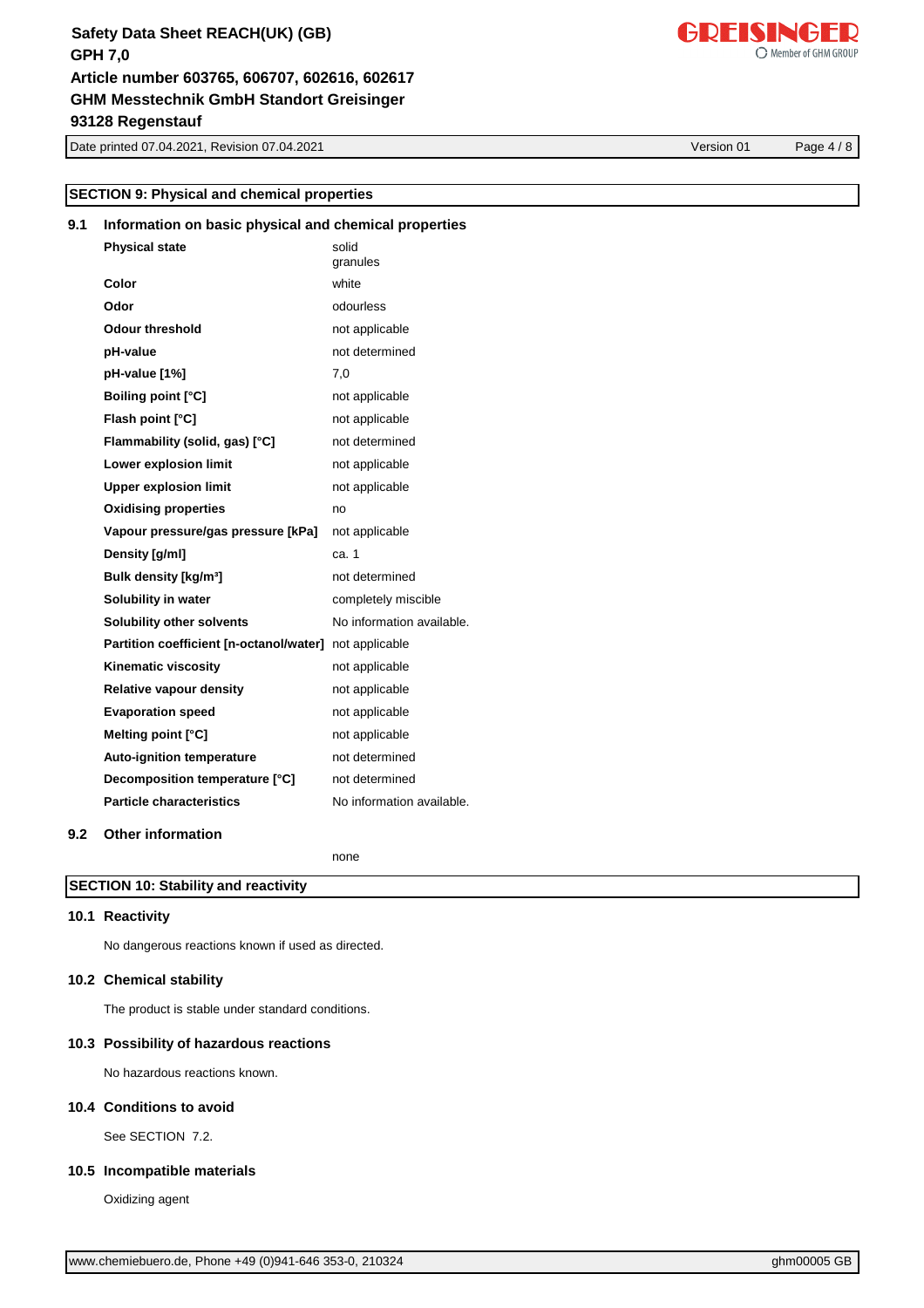Date printed 07.04.2021, Revision 07.04.2021 Version 01 Page 5 / 8

#### **10.6 Hazardous decomposition products**

No hazardous decomposition products known.

#### **SECTION 11: Toxicological information**

#### **11.1 Information on toxicological effects**

| <b>Acute oral toxicity</b>                            |                                                                                    |
|-------------------------------------------------------|------------------------------------------------------------------------------------|
| <b>Acute dermal toxicity</b>                          |                                                                                    |
| Acute inhalational toxicity                           |                                                                                    |
| Serious eye damage/irritation                         | Based on the available information, the classification criteria are not fulfilled. |
| Skin corrosion/irritation                             | Based on the available information, the classification criteria are not fulfilled. |
| Respiratory or skin sensitisation                     | Based on the available information, the classification criteria are not fulfilled. |
| Specific target organ toxicity -<br>single exposure   | Based on the available information, the classification criteria are not fulfilled. |
| Specific target organ toxicity -<br>repeated exposure | Based on the available information, the classification criteria are not fulfilled. |
| <b>Mutagenicity</b>                                   | Based on the available information, the classification criteria are not fulfilled. |
| <b>Reproduction toxicity</b>                          | Based on the available information, the classification criteria are not fulfilled. |
| Carcinogenicity                                       | Based on the available information, the classification criteria are not fulfilled. |
| <b>Aspiration hazard</b>                              | Based on the available information, the classification criteria are not fulfilled. |
| <b>General remarks</b>                                |                                                                                    |
|                                                       | Toxicological data of complete product are not available.                          |

## **SECTION 12: Ecological information**

#### **12.1 Toxicity**

## **12.2 Persistence and degradability**

| <b>Behaviour in environment</b><br>compartments | No information available. |
|-------------------------------------------------|---------------------------|
| Behaviour in sewage plant                       | No information available. |
| <b>Biological degradability</b>                 | No information available. |

#### **12.3 Bioaccumulative potential**

Accumulation in organisms is not expected.

#### **12.4 Mobility in soil**

not determined

#### **12.5 Results of PBT and vPvB assessment**

Based on all available information not to be classified as PBT or vPvB respectively.

#### **12.6 Endocrine disrupting properties**

No information available.

#### **12.7 Other adverse effects**

Do not discharge product unmonitored into the environment or into the drainage. Ecological data of complete product are not available.

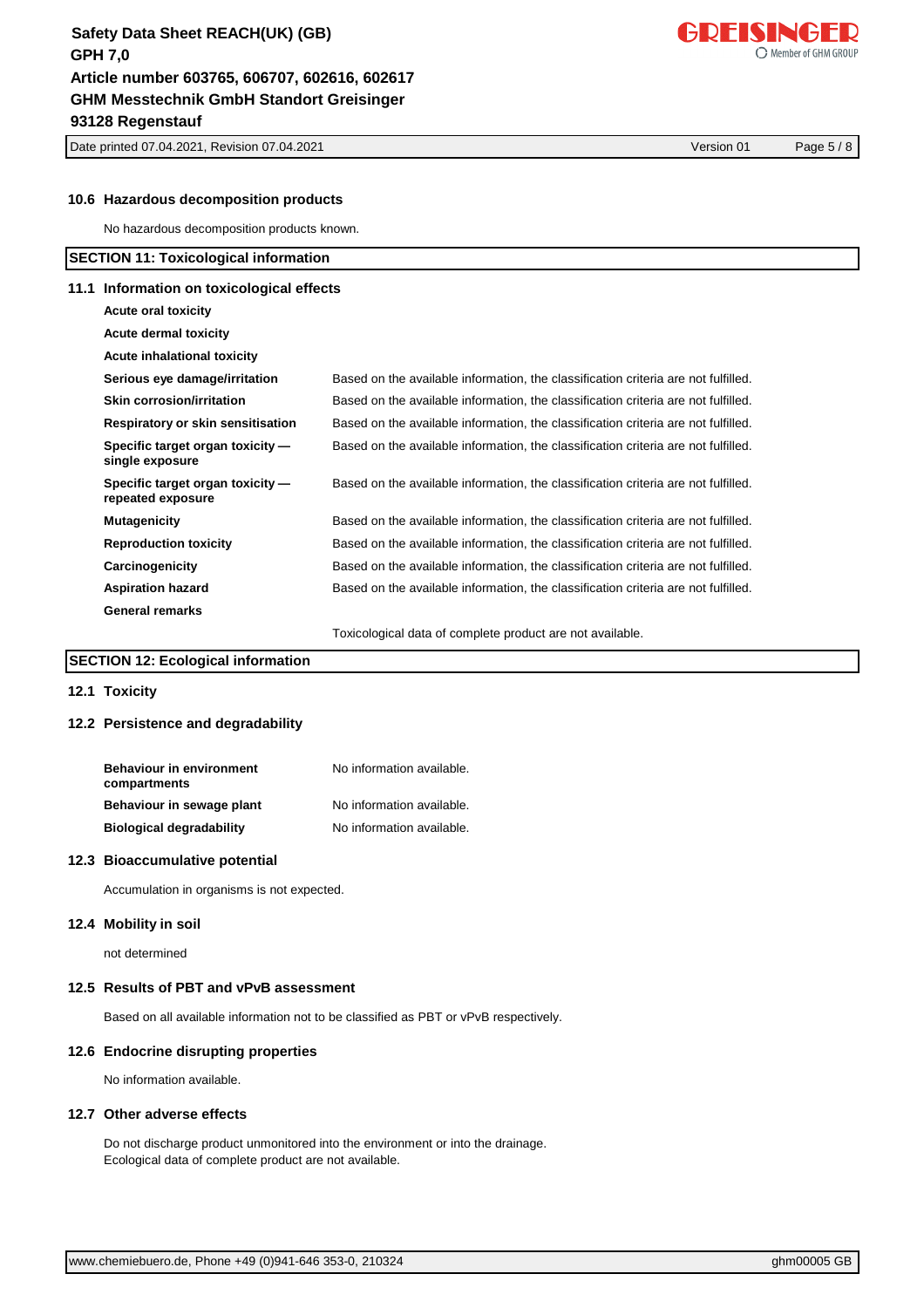Date printed 07.04.2021, Revision 07.04.2021 Version 01 Page 6 / 8

[www.chemiebuero.de](http://www.chemiebuero.de), Phone +49 (0)941-646 353-0, 210324 ghm0005 GB

# **SECTION 13: Disposal considerations**

## **13.1 Waste treatment methods**

**Product**

Waste material must be disposed of in accordance with the Directive on waste 2008/98/EC as well as other national and local regulations. It is not possible to determine a waste code for this product in accordance with the European Waste Catalogue (EWC) since it is only possible to classify it according to how it is used by the customer. The waste code is to be determined within the EU in liaison with the waste-disposal operator.

|                                                                   | For recycling, consult manufacturer.<br>Disposal in an incineration plant in accordance with the regulations of the local authorities. |
|-------------------------------------------------------------------|----------------------------------------------------------------------------------------------------------------------------------------|
| Waste no. (recommended)                                           | 060307XXXXXXX                                                                                                                          |
| <b>Contaminated packaging</b>                                     |                                                                                                                                        |
|                                                                   | Uncontaminated packaging may be taken for recycling.                                                                                   |
| Waste no. (recommended)                                           | 150102                                                                                                                                 |
| <b>SECTION 14: Transport information</b>                          |                                                                                                                                        |
| 14.1 UN number                                                    |                                                                                                                                        |
| Transport by land according to<br><b>ADR/RID</b>                  | not applicable                                                                                                                         |
| <b>Inland navigation (ADN)</b>                                    | not applicable                                                                                                                         |
| Marine transport in accordance with not applicable<br><b>IMDG</b> |                                                                                                                                        |
| Air transport in accordance with IATA not applicable              |                                                                                                                                        |
| 14.2 UN proper shipping name                                      |                                                                                                                                        |
| Transport by land according to<br><b>ADR/RID</b>                  | NO DANGEROUS GOODS                                                                                                                     |
| Inland navigation (ADN)                                           | NO DANGEROUS GOODS                                                                                                                     |

**Marine transport in accordance with**  NOT CLASSIFIED AS "DANGEROUS GOODS" **IMDG**

**Air transport in accordance with IATA** NOT CLASSIFIED AS "DANGEROUS GOODS"

## **14.3 Transport hazard class(es)**

| Transport by land according to<br><b>ADR/RID</b>   | not applicable |
|----------------------------------------------------|----------------|
| Inland navigation (ADN)                            | not applicable |
| Marine transport in accordance with<br><b>IMDG</b> | not applicable |

**Air transport in accordance with IATA** not applicable

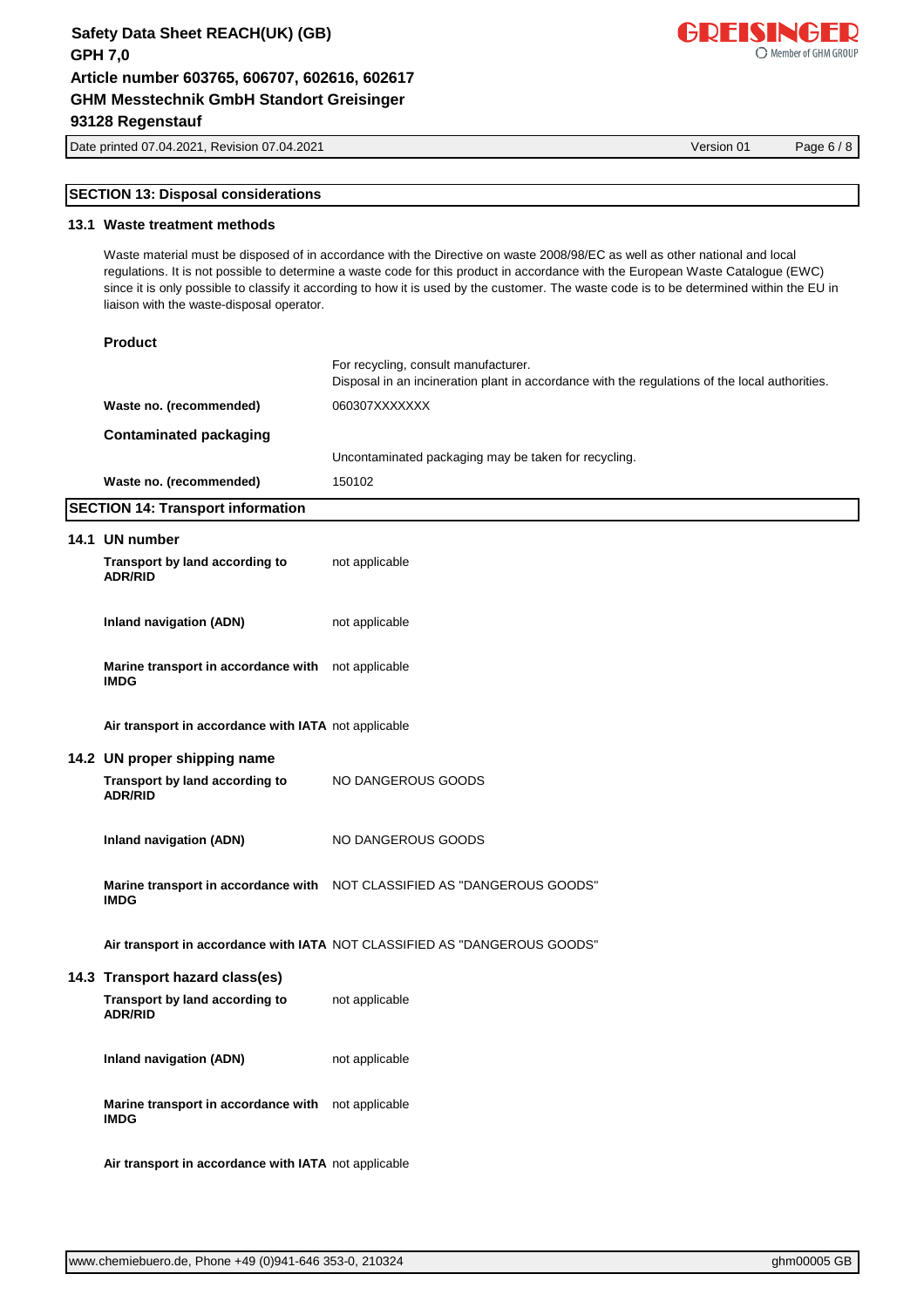

Date printed 07.04.2021, Revision 07.04.2021 Version 01 Page 7 / 8

| 14.4 Packing group<br>Transport by land according to<br><b>ADR/RID</b> | not applicable |
|------------------------------------------------------------------------|----------------|
| Inland navigation (ADN)                                                | not applicable |
| Marine transport in accordance with not applicable<br><b>IMDG</b>      |                |
| Air transport in accordance with IATA not applicable                   |                |
| 14.5 Environmental hazards                                             |                |
| Transport by land according to<br><b>ADR/RID</b>                       | no             |
| Inland navigation (ADN)                                                | no             |
| Marine transport in accordance with<br><b>IMDG</b>                     | no             |
| Air transport in accordance with IATA no                               |                |
| $\sim$ $\sim$ $\sim$ $\sim$                                            |                |

**14.6 Special precautions for user**

Relevant information under SECTION 6 to 8.

## **14.7 Transport in bulk according to Annex II of MARPOL and the IBC Code**

not applicable

| 15.1 Safety, health and environmental regulations/legislation specific for the substance or mixture |                                                                                                                                                                                        |  |
|-----------------------------------------------------------------------------------------------------|----------------------------------------------------------------------------------------------------------------------------------------------------------------------------------------|--|
| <b>EEC-REGULATIONS</b>                                                                              | 2008/98/EC 2000/532/EC); 2010/75/EU; 2004/42/EC; (EC) 648/2004; (EC) 1907/2006<br>(REACH); (EU) 1272/2008; 75/324/EEC ((EC) 2016/2037); (EU) 2020/878; (EU) 2016/131;<br>(EU) 517/2014 |  |
| <b>TRANSPORT-REGULATIONS</b>                                                                        | ADR (2021); IMDG-Code (2021, 40. Amdt.); IATA-DGR (2021)                                                                                                                               |  |
| <b>NATIONAL REGULATIONS (GB):</b>                                                                   | EH40/2005 Workplace exposure limits (Second edition, published December 2011).                                                                                                         |  |
| - Observe employment restrictions<br>for people                                                     | no                                                                                                                                                                                     |  |
| - VOC (2010/75/CE)                                                                                  | 0%                                                                                                                                                                                     |  |
| 15.2 Chemical safety assessment                                                                     |                                                                                                                                                                                        |  |
|                                                                                                     | not applicable                                                                                                                                                                         |  |